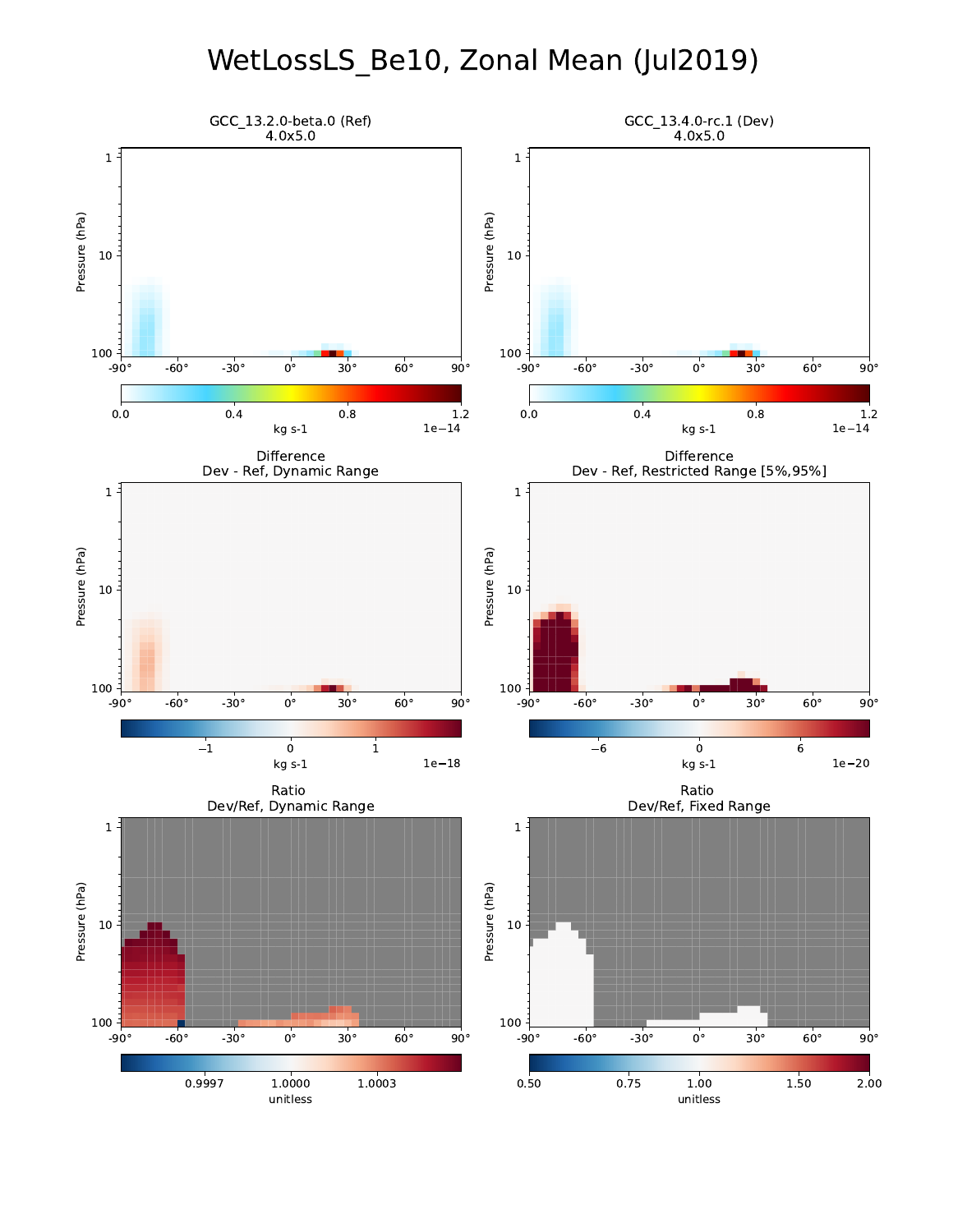### WetLossLS\_Be10Strat, Zonal Mean (Jul2019)

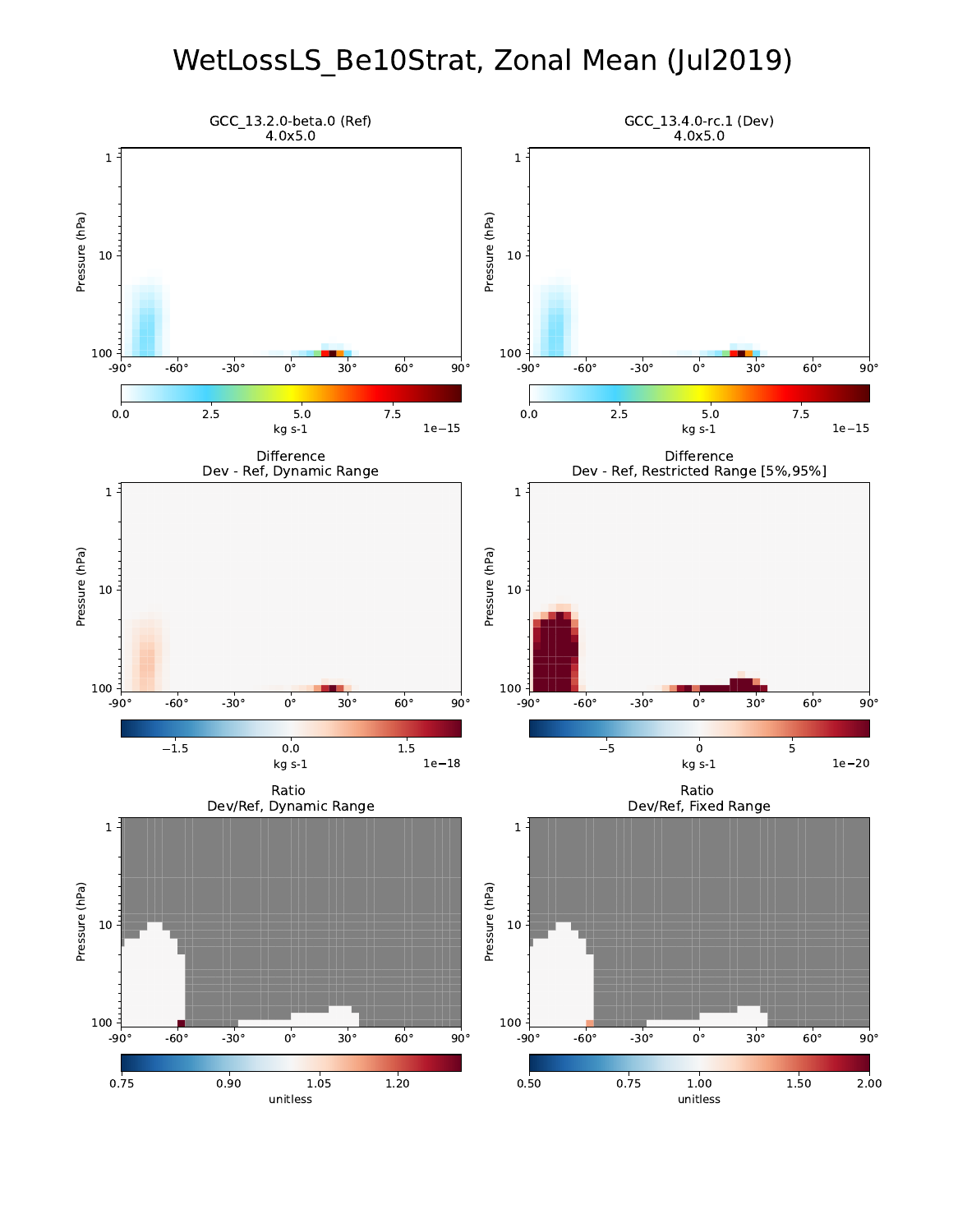# WetLossLS\_Be7, Zonal Mean (Jul2019)

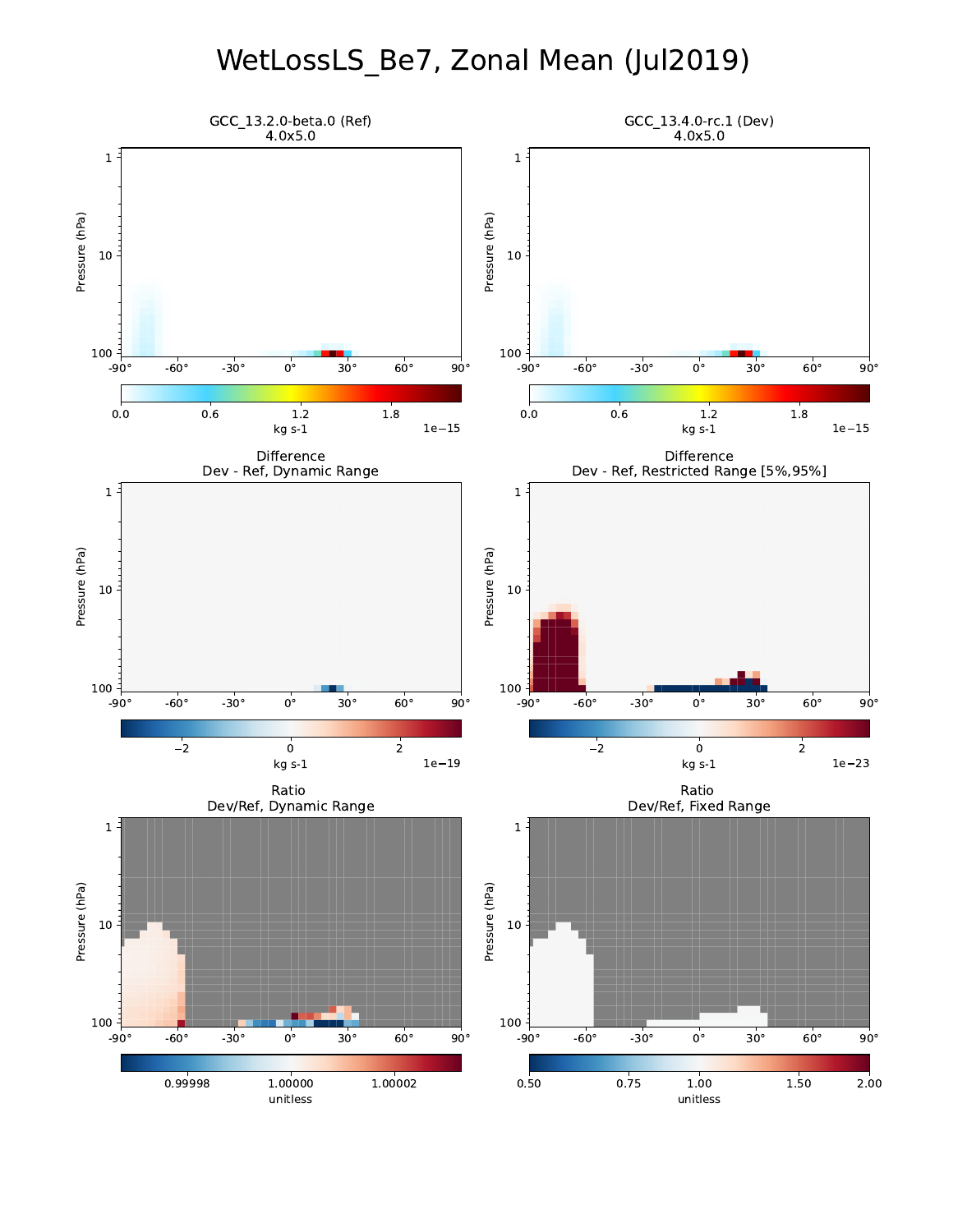### WetLossLS\_Be7Strat, Zonal Mean (Jul2019)

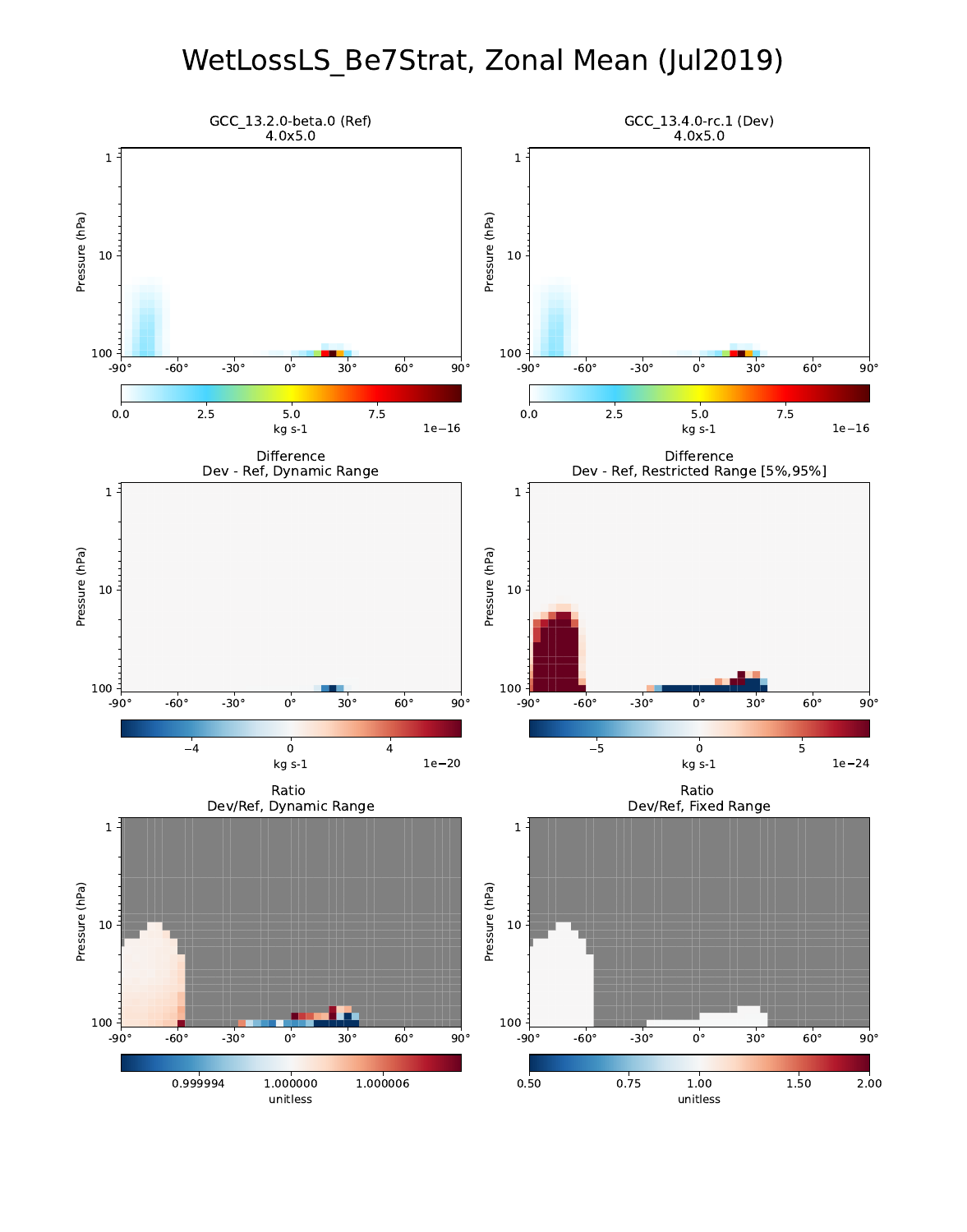### WetLossLS\_Pb210, Zonal Mean (Jul2019)

![](_page_4_Figure_1.jpeg)